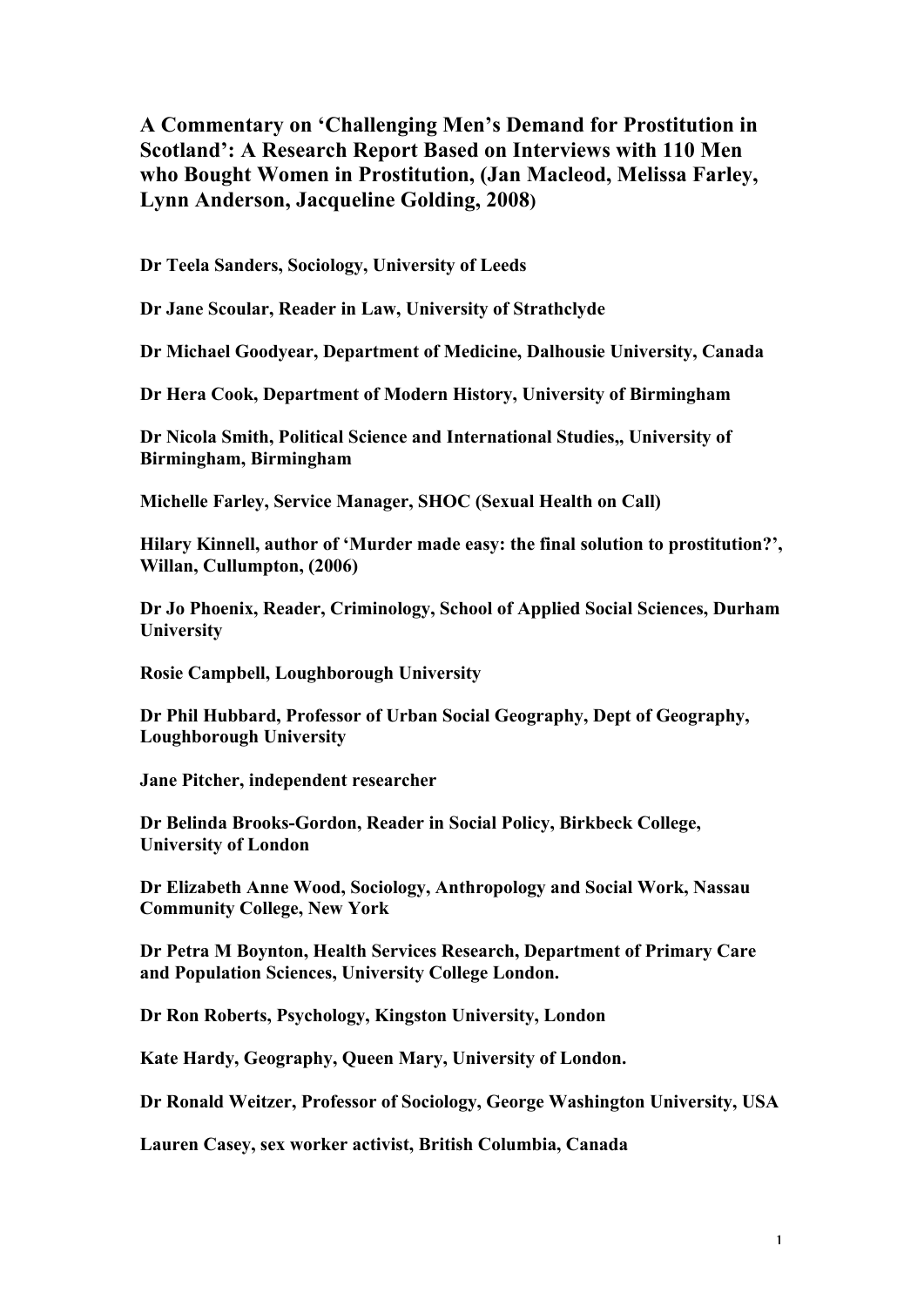## **Prostitution Alternatives Counselling Education (PACE), British Columbia , Canada**

## **April 29th 2008.**

The reason that this report would not be accepted if it was subjected to ordinary academic peer review processes is not because it is biased *per se* but that the particular form of bias is one that (i) translates the social, economic, political and ideological realities of commercial sex and the complexity of the relationships involved into more or less 'simple' questions of violence or lack thereof, (ii) transposes what might be economic questions or other questions and realities into gender i.e. everything is the result of gender, and (iii) conflates fundamentally different social phenomena (rape, paedophilia and other forms of sexual violence) in a way which closes off understanding rather than opens it up.

In this way, this report makes no contribution to our understanding of either the 'problem' or the solution. As to criminalising clients (and invoking the same procedures and punishments and rehabilitation as those convicted of very serious sexual offences such as rape and child sexual abuse) the authors of this report are seemingly ignorant of even the most basic legal principles such as the principle of proportionality and ignorant of the actual mechanisms through which criminal justice is dispensed. The report makes no attempt to understand either the men concerned or the phenomenon, to explore the determinants of behaviour or to set these within the broader cultural context. Rather it attempts to take complex relationships and impose simple models of gender and violence.

This research violates fundamental principles of human research ethics in that there is no evidence of any benefit to the population studied. Rather the purpose of the research appears to have been to vilify the population of men who were chosen to be interviewed. It seems highly unlikely that the participants were ever informed of the true nature of the research, which could well have influenced their response. This sort of research is dangerous. The men who were interviewed will be able to read their comments juxtaposed with hostile comments from the investigators. It is quite likely that this could result in significant psychological damage. No evidence is supplied that the interviewees agreed to have their comments reproduced in this form, and it is possible that they could be identified, and suffer social stigmatisation. The research appears to have prejudged the issues, and the investigators make no attempt to disguise their contempt for their subjects. This hostile environment is not conducive to objective and reproducible research. The interviewees were drawn from a group with strong prejudices against men who buy sexual services. It is hard to imagine any research committee authorising a situation in which two groups, as here, are placed together in what virtually constitutes gladiatorial conditions.

This research on which this report is based was not grounded in empirical research ethics or a critical, objective method of producing knowledge. There appears to be no ethics approval or peer review in terms of the design and execution of the project. There is no evidence that participants were asked for informed consent and no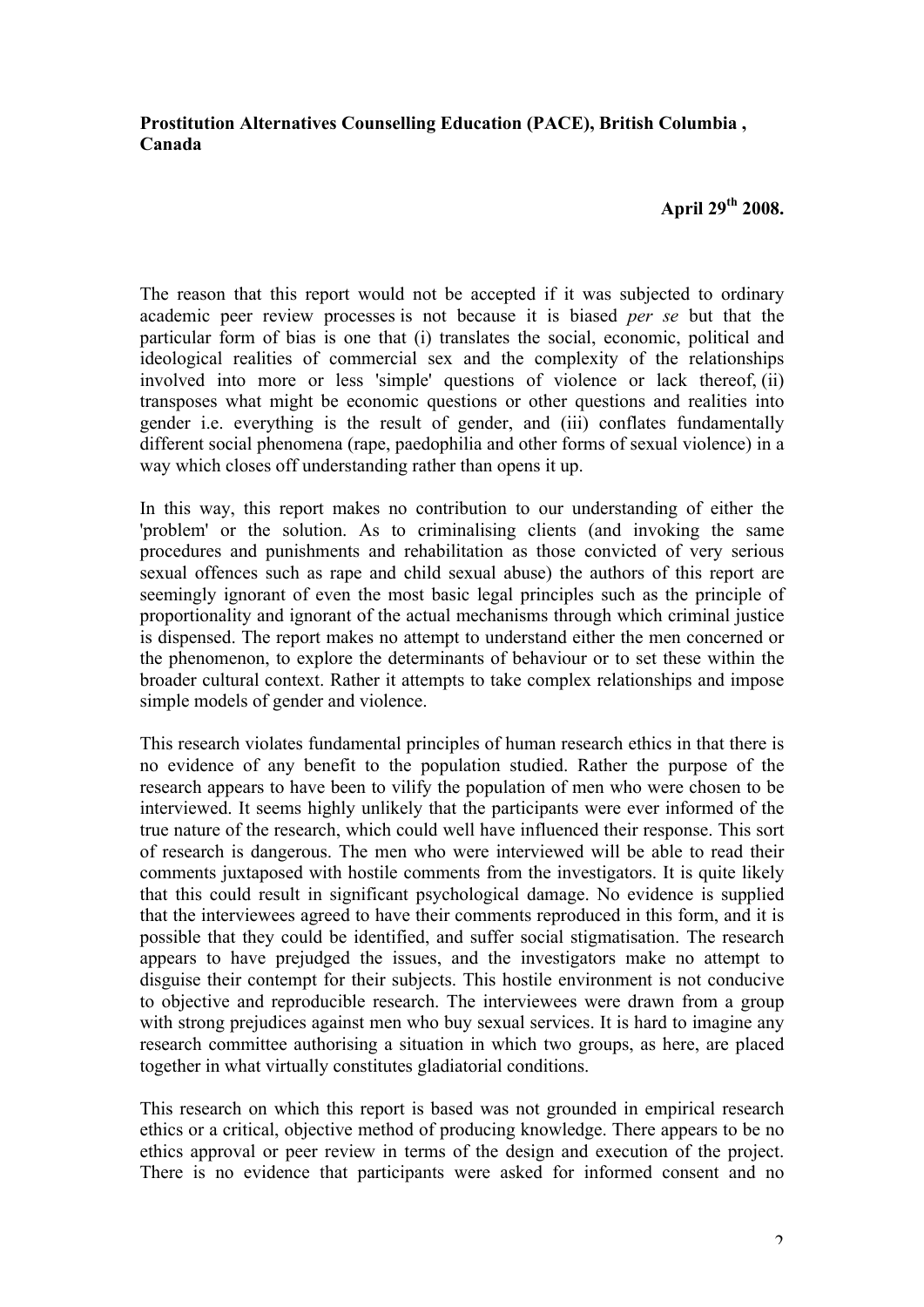information is given regarding the ethical protocols that were followed. Similarly, though the survey methodology is described, details of the questions asked are not provided. It is standard practice that questionnaire instruments are included in an Appendix for scrutiny. The report was published in-house by the Women's Support Project. This is outside the normal academic peer review process and therefore it is not entirely surprising that the report is not of an acceptable academic standard.

The report is based on the particular radical standpoint which holds that prostitution is violence towards all women and that voluntary consensual engagement in the sex industry is not possible. This standpoint, explicitly stated in the introduction, means that the research is shaped by this perspective, leaving no opportunity for other viewpoints to be expressed or for alternative realities other than this extreme version of prostitution to be valid. The problems with the dissemination and distortion of the findings largely, though not solely, stem from this bias in the research:

- 1. In this report the male interviewees are cast as offenders and men who perpetrate violence against women. There is, however, no analysis of the men's criminal records, or any evidence that they have committed offences for which they may have been committed and sentenced by the courts. Previous peer reviewed research would suggest that the majority of these men were law abiding citizen (Hester and Westmoreland, 2004). In addition, the participants who were paid for their time, would clearly not have signed up to fraudulent 'research' which depicted them as criminal sex offenders.
- 2. It is assumed that all of the 110 interviewees who buy sex commit actual sexual violence against women. This is irresponsible and again suggests informed consent was not obtained from the participants.
- 3. There is limited review of other research methodology with men who buy sex and in particular that research in which evidence contrary to the investigators' known views is presented. See for instance:
- Grentz, S. (2005) 'Intersections of Sex and Power in Research on Prostitution: A Female Researcher Interviewing Male Heterosexual Clients', *Signs: Journal of Women in Culture and Society* 30(4): 2091-2113.
- Peng, Y. W. (2007) 'Buying Sex. Domination and Difference in the Discourses of Taiwanese Piao-ke', *Men and Masculinities* 9(3): 315-336.
	- 4. Rape myths the assumptions that such negative attitudes are held by the majority of male clients is a misrepresentation and a distortion of the report's own findings. It is stated on page fourteen that less than a quarter of the interview subjects (22%) made associations between sex workers and sexual violence. This means that the *majority* of men interviewed did not make these links and did not hold distorted views about sex workers 'deserving' sexual violence.
	- 5. In addition, the researchers ignore established large-scale research on this topic by Monto and Hotaling (2001). This study explores the level of "rape myth acceptance" and the predictors of rape myth acceptance among 1,286 men arrested for trying to hire street prostitutes in San Francisco ( $n = 950$ ), Las Vegas ( $n = 254$ ), and Portland, Oregon ( $n = 82$ ). Results indicate low levels of rape myth acceptance among respondents, although a small number of men expressed higher levels.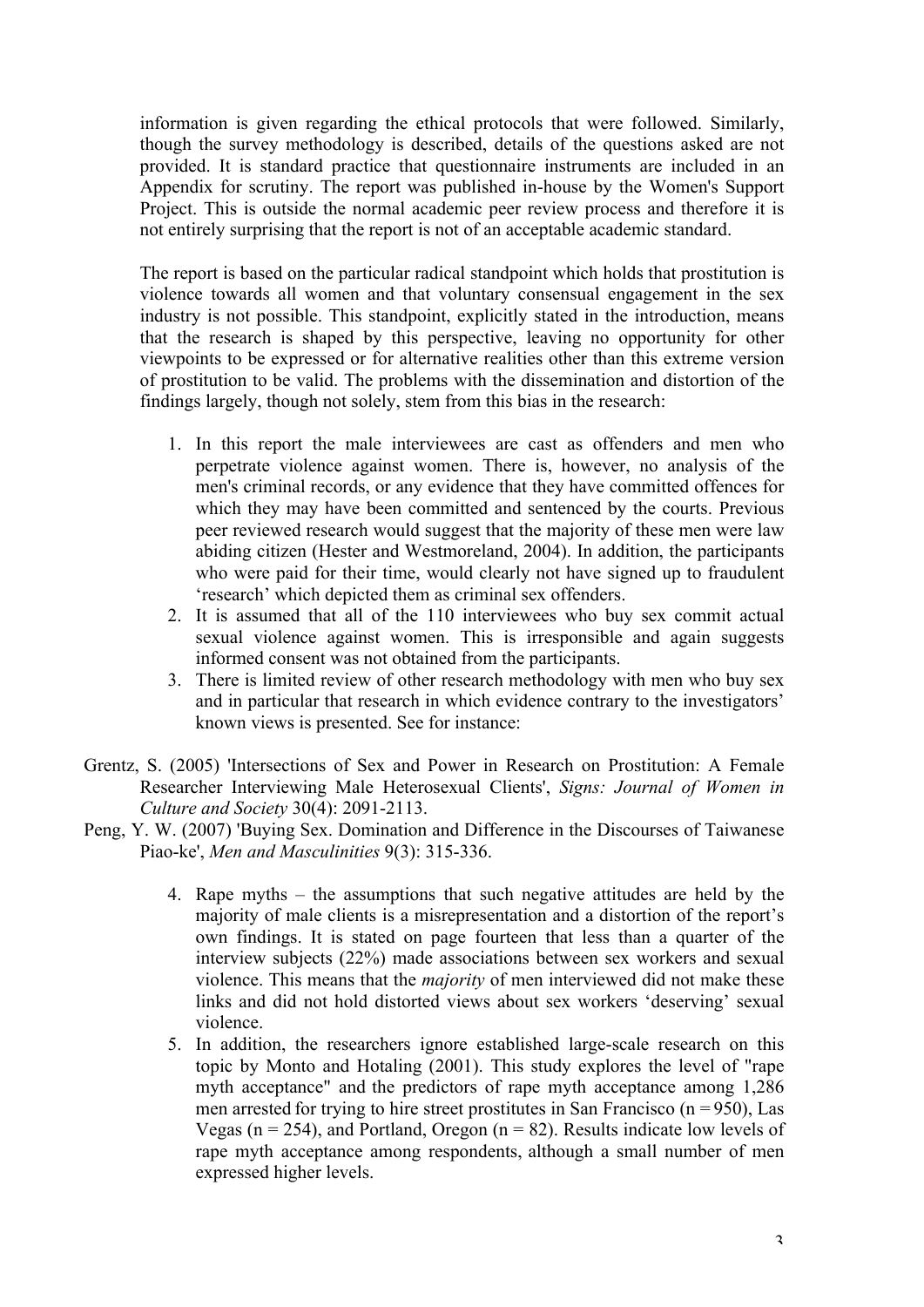- Monto, M. A. and Hotaling, N. (2001) 'Predictors of Rape Myth Acceptance Among Male Clients of Female Street Prostitutes', *Violence Against Women* 7(3): 275-293.
	- 6. The report does not acknowledge that men can engage in the sex industry in a respectable, non violent manner, or that they may be aware of the issues of exploitation and unfair treatment of sex workers. A recent study of 50 men (Sanders, 2008) demonstrated that some men who engage with sex workers are aware of issues relating to giving over money to third parties, are concerned about exploitation by brothel owners and coercive working practices, particularly of non-nationals and therefore bought sex mindful of these issues. Suggesting that all men who buy sex from women are not responsible is vastly over generalising assumptions and making inferences that do not stand up in people's lived realities.
	- 7. Conceptualising sex work unproblematically as violence against women invisibilises the large number of female clients of sex workers as well as male and transgender sex workers. Similarly, the continued use of discourses of 'prostitution' and 'prostitutes' denies the right to selfdetermination and identity formation to individuals and groups who are mobilising in Scotland and across the world for recognition that they are sentient subjects able to articulate their own interests and needs. Not only is this lack of recognition dangerous and unhelpful, it is also profoundly disrespectful.
	- 8. The researchers not only advocate the criminalisation of men who buy sex, but they suggest such men should be categorised as sex offenders, include placing them on the sex offender register. In the report men who buy sex are categorised with 'rapists, paedophiles and other social undesirables' (pp 27). This extreme view discounts the following important realities:
		- a. The majority of commercial sexual interactions are without violence or robbery
		- b. The majority of commercial sexual interactions are consensual between adults.
		- c. There is ample counter evidence (such as Bernstein, 2001;2007) that indicate that clients are 'normal' and increasingly seeking 'authenticity', intimacy and mutuality rather than trying to fulfil any mythology of violent, non-consensual sex.
		- d. Certain groups of men, such as those living with disabilities, would be marginalised as rapists following the distorted logic of this report.
		- e. Advocating sending men to jail vastly misunderstands the use of the criminal justice system and the issues of overcrowding.
		- f. Penal sanctions for buying sex has serious human rights implications
		- g. Criminalising men who pay for sex in any capacity has a significantly damaging effect on sex workers and therefore, as a policy, increases violence against women.
	- 9. There is a lack of understanding of the research done on men who buy sex including important works in recent years:

Brooks-Gordon, B. (2005) 'Clients and Commercial Sex: Reflections on *Paying the Price:* A Consultation Paper on Prostitution', *Criminal Law Review*: 425-443.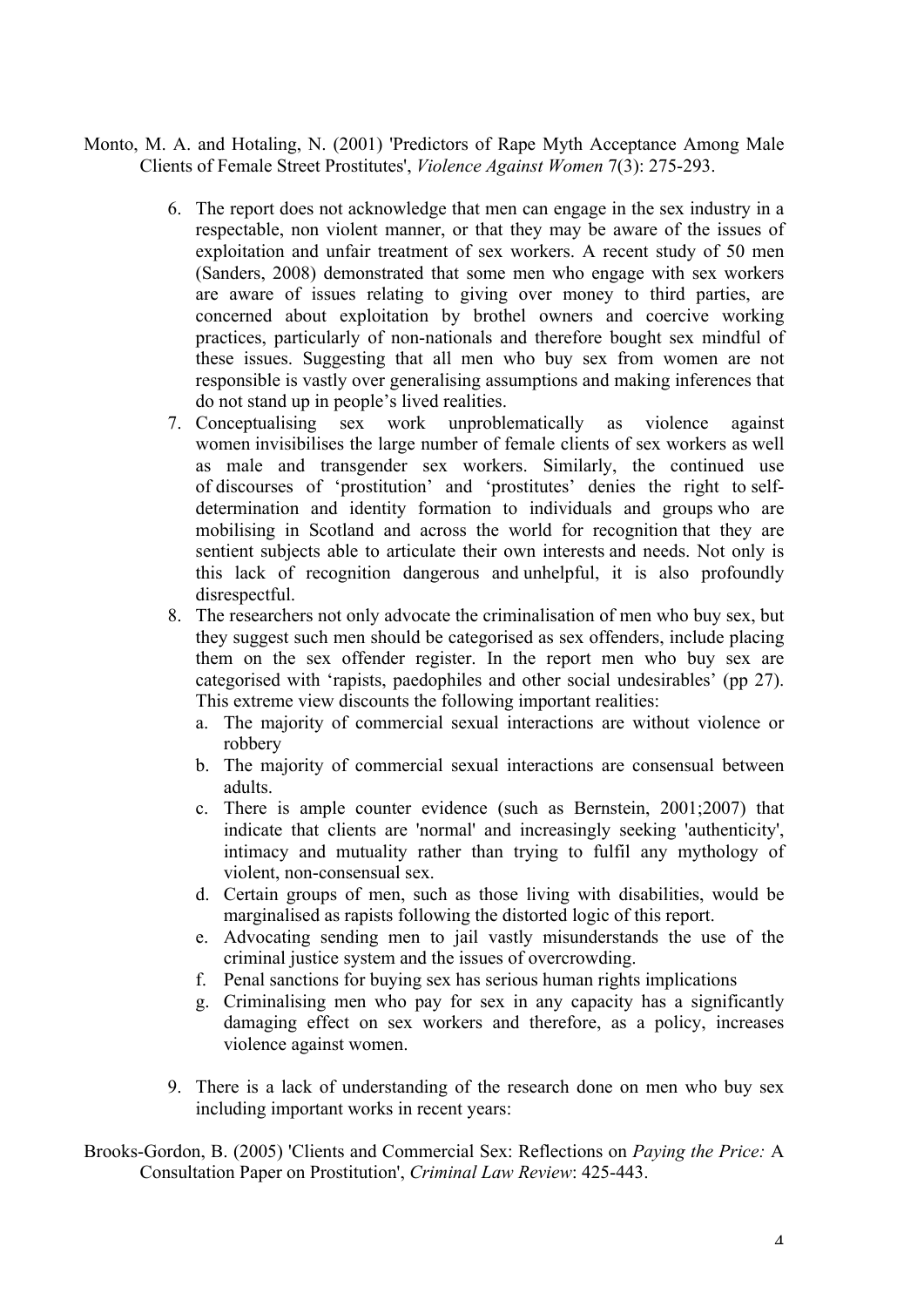— (2006) *The Price of Sex: Prostitution, Policy and Society*: Willan Publishing.

- Campbell, R. (1998) 'Invisible Men: Making Visible Male Clients of Female Prostitutes in Merseyside', in J. Elias, V. Bullough, V. Elias and G. Brewer (eds) *Prostitution. On Whores, Hustlers and Johns*, New York: Prometheus Books. pp. 155-171
- Campbell, R. and Storr, M. (2001) 'Challenging the Kerb Crawler Rehabilitation Programme', *Feminist Review* 67(Spring): 94-108.
- Kinnell, H (2006) 'Clients of Female Sex Workers: Men or Monsters?' in R. Campbell and M. O'Neill (eds) *Sex Work Now*, Cullumpton:Willan. pp. 212-262
- Lowman, J., and Atchison, C., (2006) 'Men Who Buy Sex: A Survey in the Greater Vancouver Regional District', *Canadian Journal of Sociology and Anthropology* 43(3): 281-296.
- O'Connell Davidson, J. (2003) ''Sleeping with the Enemy'? Some Problems with Feminist Abolitionist Calls to Penalise Those Who Buy Commercial Sex', *Social Policy and Society* 2(1): 55-64.
- Phoenix, J. and Oerton, S. (2005) *Illicit & Illegal. Sex, Regulation and Social Control*, Cullompton: Willan.
- Perkins, R. (1999) 'How much are you love?' The customer in the Australian sex industry. Social Alternatives 18(3) 38-47
- Sanders, T (2008) Paying for Pleasure: Men who Buy Sex, Willan, Cullompton
- Scoular, J. (2004) 'Criminalising 'Punters': Evaluating the Swedish Position on Prostitution', *Journal of Social Welfare and Family Law* 26(2): 195-210.
- Van Brunschot, E. G. (2003) 'Community Policing and "John Schools"', *Canadian Review of Sociology and Anthropology* 40(2): 215-232.
	- 10. The study interviewed a selection of men who responded to the newspaper advertisements. The researchers make an unjustifed assumption that the subjects are representative of men who buy sex in general, and that they are distinguishable from the population as a whole. There is neither a control group, nor any attempt to compare their sample to population data. The views expressed by these men could easily be representative of men in general of similar age and socioeconomic characteristics. Previous research that suggests that men who buy sex are in fact *indistinguishable* from the general population is ignored.
	- 11. The report makes a series of recommendations based on these interviews which completely ignores the basis and workings of the criminal justice system, and in particular the nature of sexual offences
	- 12. The researchers were defined as people wanting to end violence against women - but presumably this may introduce bias into how the research was run. If you are asking someone to disclose buying sex but you openly disagree with this how can you hear what they say? This poses risk to both participant and researcher, and presumably the wellbeing of both is compromised by hiring researchers in this way. Why wasn't this assessed by the funding body/ethics committee? If researchers were traumatised then a proper risk assessment may well not have been completed at the start of the study. Such standard practice is there to minimise this problem and offer support to those in the study. The study appears to have neglected the safety and wellbeing of participants and researchers - although there is adequate evidence on how to do safe research with sensitive subjects. While a reflexive analysis is useful, opening any report stating how traumatised the researchers were is a shocking